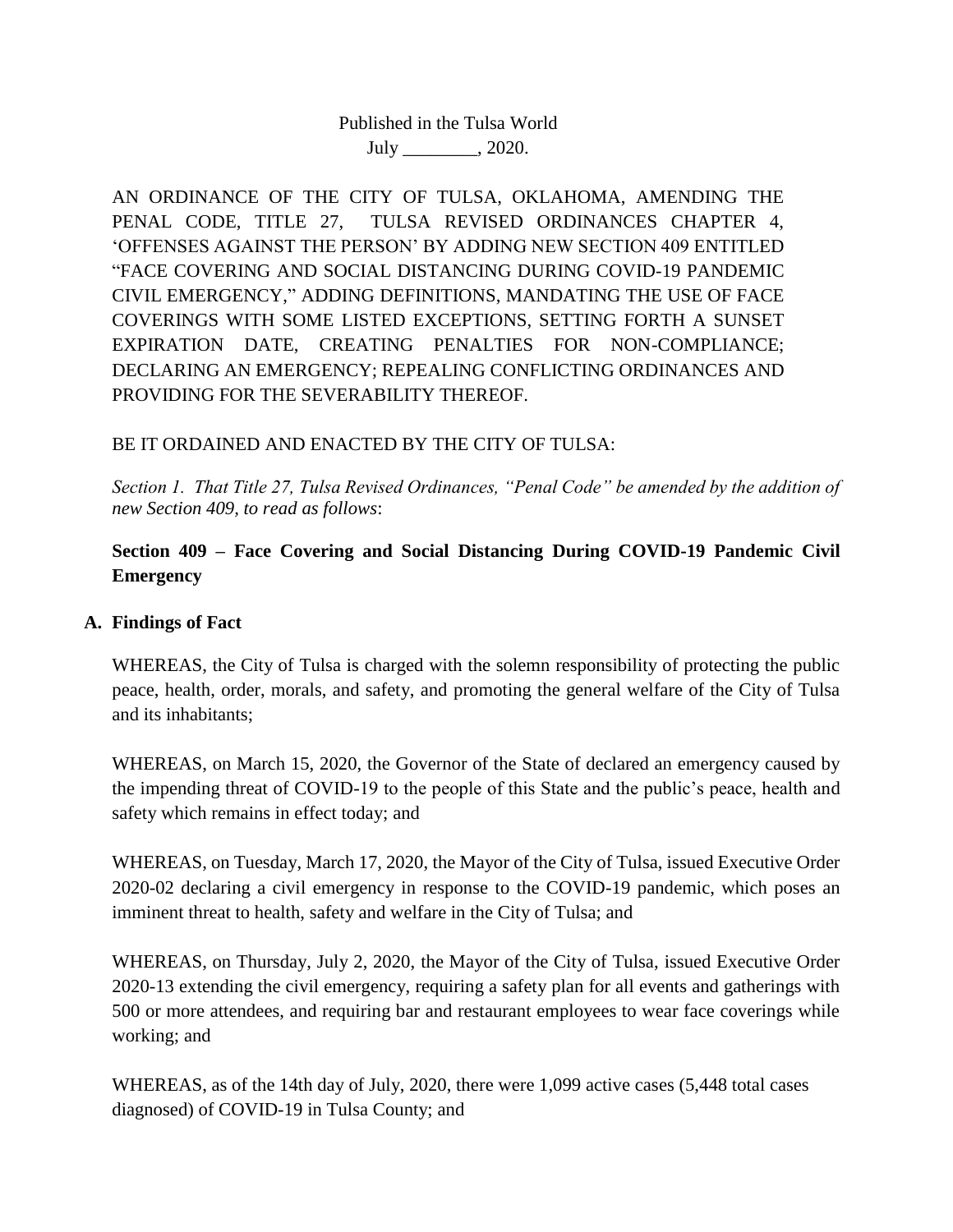WHEREAS, as of the 14th day of July, 2020, there were 117 COVID-19 positive patients in the hospital, 81 of those persons in the Intensive Care Unit (ICU), with an additional 11 cases in the ICU still under investigation for suspected COVID-19, and only 45 adult ICU beds still available in Tulsa County. 135 patients were treated the same day in acute care clinical settings; and

WHEREAS, as of the 14th day of July, 2020, the State of Oklahoma is not meeting the White House Opening Up America Again gating criteria for downward trajectory of cases or the downward trajectory of positive tests as a percentage of total tests, nor is Tulsa County meeting the 14 day trend of such downward trajectory.

WHEREAS, the Mayor of the City of Tulsa, issued multiple executive orders in response to COVID-19 using the least restrictive means available to protect public health, safety and welfare in the City of Tulsa and ensure an effective response to this disaster; and

WHEREAS, as the City of Tulsa reopened in the midst of COVID-19, increased spread is to be expected, and the key to controlling the spread and keeping the City of Tulsa safe is for all people to consistently follow good hygiene and social-distancing practices; and

WHEREAS, the United States Centers for Disease Control and Prevention (CDC) recommends that people wear cloth face coverings in public settings, particularly when other social distancing measures are difficult to maintain, and when around people who do not live in the same household and;

WHEREAS, the Mayor of the City of Tulsa, joined with the Executive Director of the Tulsa Health Department, and other public health officials in consistently encouraging people to use face coverings, and health authorities have repeatedly emphasized that wearing face coverings is one of the most important and effective tools for reducing the spread of COVID-19; and

WHEREAS, given the current status of COVD-19 in the City of Tulsa, requiring the use of face coverings is a targeted response that can combat the threat to public health using the least restrictive means, and if people follow this requirement, more extreme measures may be avoided; and

WHEREAS, wearing a face covering is important not only to protect oneself, but also to avoid unknowingly harming fellow Tulsans and others with whom they may come into contact, especially given that many people who go into public may have COVID-19 without knowing it because they have no symptoms; and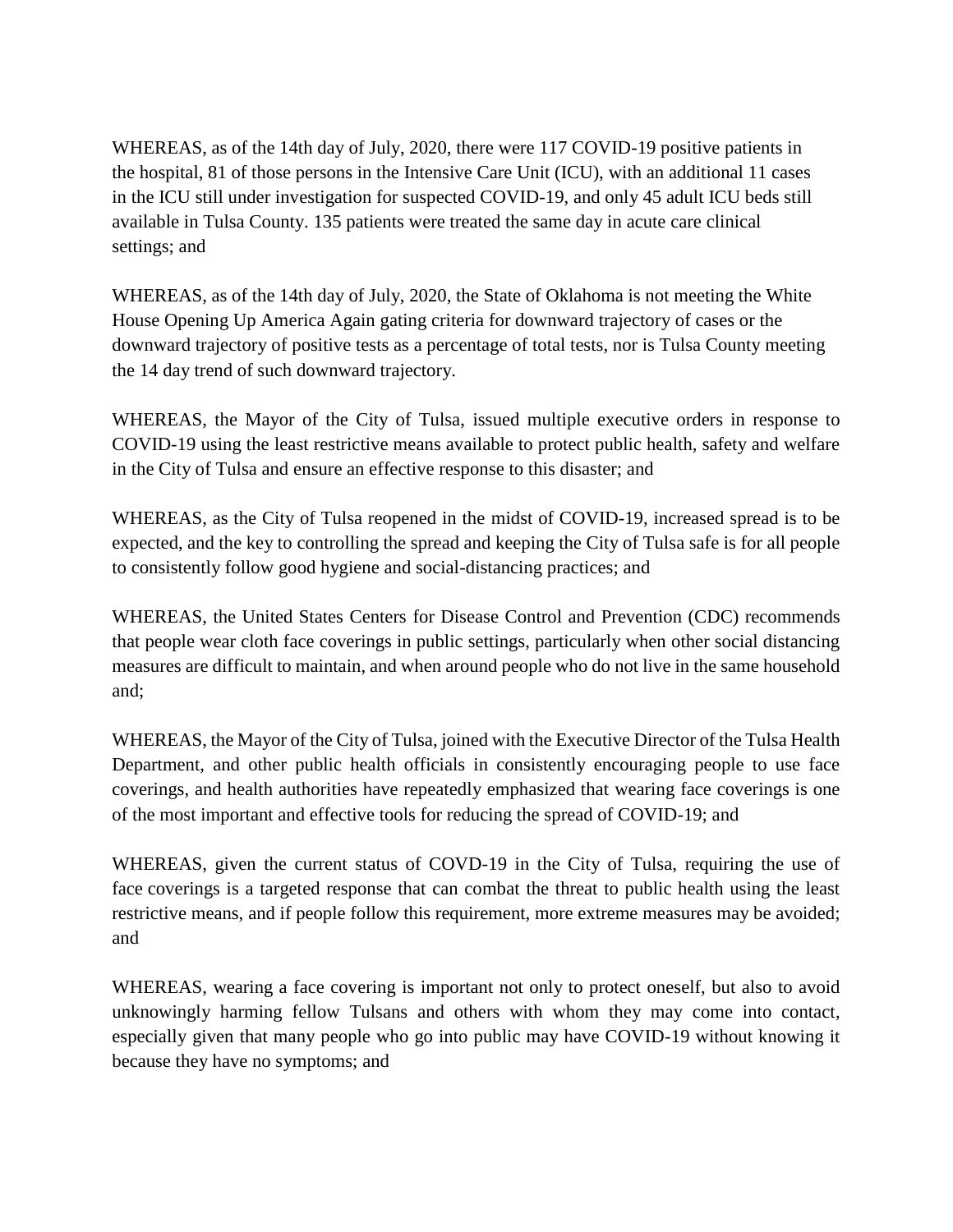WHEREAS, due to recent substantial increases in COVID-19 positive cases, and increases in the COVID-19 positivity rate and hospitalizations resulting from COVID-19, further measures are needed to achieve the least restrictive means for reducing the growing spread of COVID-19, and to avoid a need for more extreme measures; and

WHEREAS, it is deemed necessary for the protection of the public health and safety of the City of Tulsa and its inhabitants to prevent the introduction and spread of the contagious disease COVID-19 preserve the peace, and to provide civil defense and emergency functions; and

Therefore, pursuant to Title 11, Oklahoma Statutes, Section 22-120 (A), the City enacts this ordinance mandating that:

# **B. Definitions.**

"Face Covering" means a covering that fully covers a person's nose and mouth. The term "Face Covering" includes, but is not limited to, cloth face masks, towels, scarves, and bandanas as recommended by the CDC or OSDH, an N95, KN95, or other mask that would be appropriate for a health care setting, or a surgical mask. The Face Covering should fit snuggly on a person's face but allow the person to breathe easily and worn consistent with the guidance provided by the CDC or OSDH.

"Social" or "Physical Distancing" means maintaining six (6) feet of distance between persons who are not part of the same household while in a public accommodation, educational building, or public setting.

"Place of Public Accommodation" means all places offering items, goods or services for purchase or rent, including without limitation retail businesses, personal services and spas, entertainment venues, food service facilities, restaurants and bars, hotels, motels and travel related services, professional offices and services, banks and financial services, repair facilities, motor vehicle dealerships.

"Public Service Area" means areas of a Place of Public Accommodation or an Educational Institution wherein employees interact with the public in the normal course of business.

"Public Setting" means any public place where persons congregate which is not a place of public accommodation including without limitation offices, workplaces, houses of worship and ancillary facilities, child care facilities, hospitals and health facilities, gymnasiums and physical fitness facilities, adult and youth sports facilities, communal outdoor spaces such as sidewalks, trails, and parks, and food trucks and other outdoor retail entities.

"Educational Institution" means any building or facility used for academic or athletic purposes on public school campuses, and any private school or preschool. This term excludes the playing surface of any athletic facility during organized activities and practices.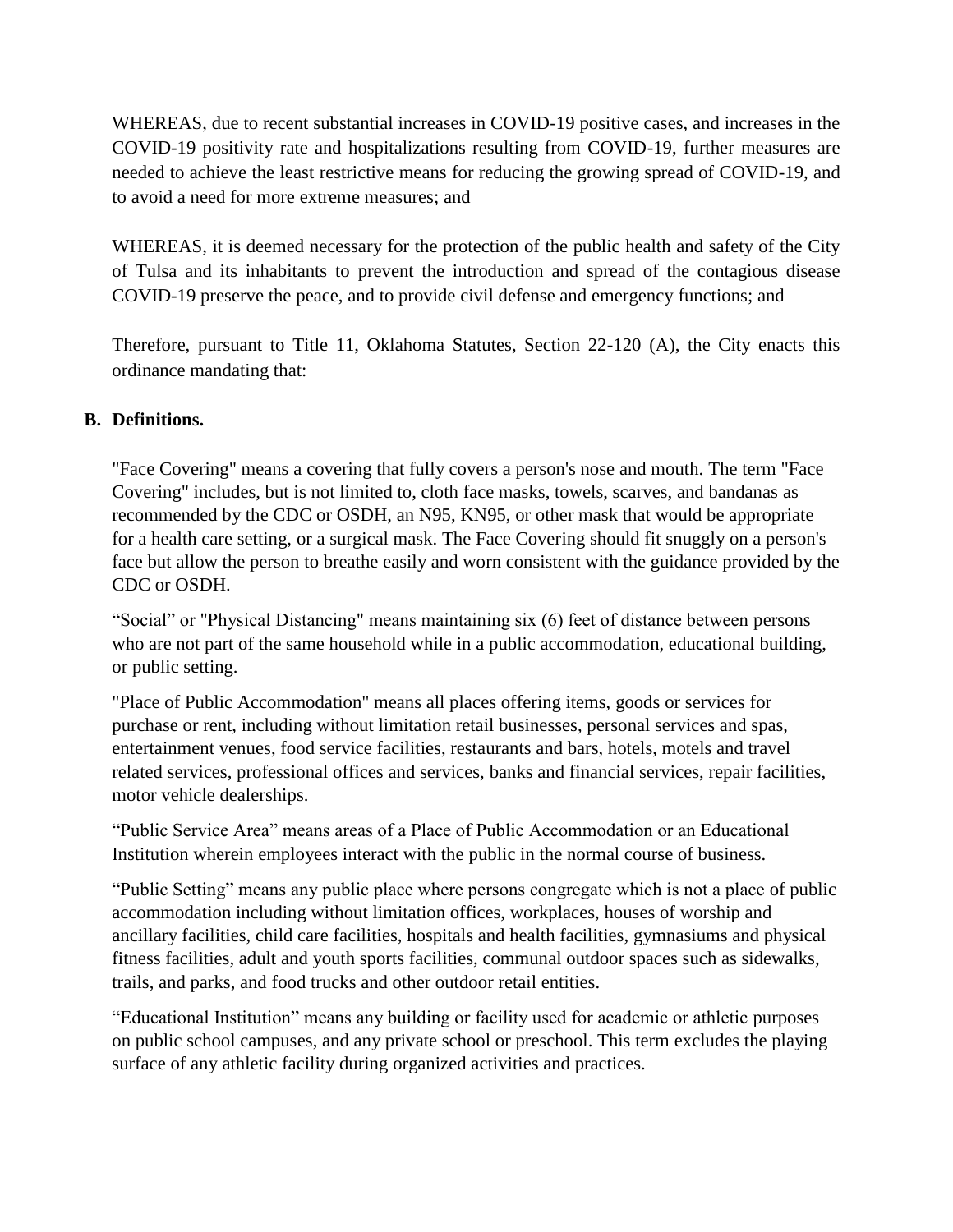## **C. Face Coverings Mandate Under Certain Circumstances**

Except as otherwise provided herein, persons located within Public Service Areas of Places of Public Accommodation or an Educational Building are required to wear face coverings at all times when present therein. Except as otherwise provided herein, persons in any Public Setting wherein social or physical distancing cannot be maintained are required to wear face coverings.

The following persons, locations and activities are exempt from this requirement:

1. Persons who fall into the U.S. Centers for Disease Control and Prevention's guidance for those who should not wear Face Coverings due to a medical or mental health condition or developmental disability;

2. Children under 18 years of age;

3. Restaurant patrons while they are eating or drinking;

4. Persons exercising in communal outdoor spaces, or persons walking or exercising with other persons from the same household in communal outdoor spaces, as long as Physical Distancing is maintained. Persons congregating in communal outdoor spaces with other persons not in their same household are required to wear Face Coverings when Physical Distancing is not maintained;

5. Settings where it is not practical or feasible to wear a Face Covering, such as dental services, medical treatments or while swimming;

6. Occupants in a personal vehicle, personal office, or similarly private space while other persons outside of the person's household are not present;

7. Private homes; and

8. Offices and workplaces that are not Public Service Areas where Physical Distancing between employees and other occupants can be consistently maintained during hours of operation.

#### **D. Penalty for Violation of Subsection C.**

There is no specific penalty for violation of this ordinance. However, persons refusing to wear a face covering into a Place of Public Accommodation, Educational Institution, or Public Setting as defined herein shall be subject to prosecution under criminal trespass, disturbing the peace, disorderly conduct or similar offenses as circumstances warrant.

### **E. Expiration of Ordinance**

This ordinance shall expire the earlier of: November 30, 2020; the expiration of all Civil Emergency Orders related to COVID-19 issued by the Mayor; or repeal, modification or extension by the City Council through a subsequent ordinance.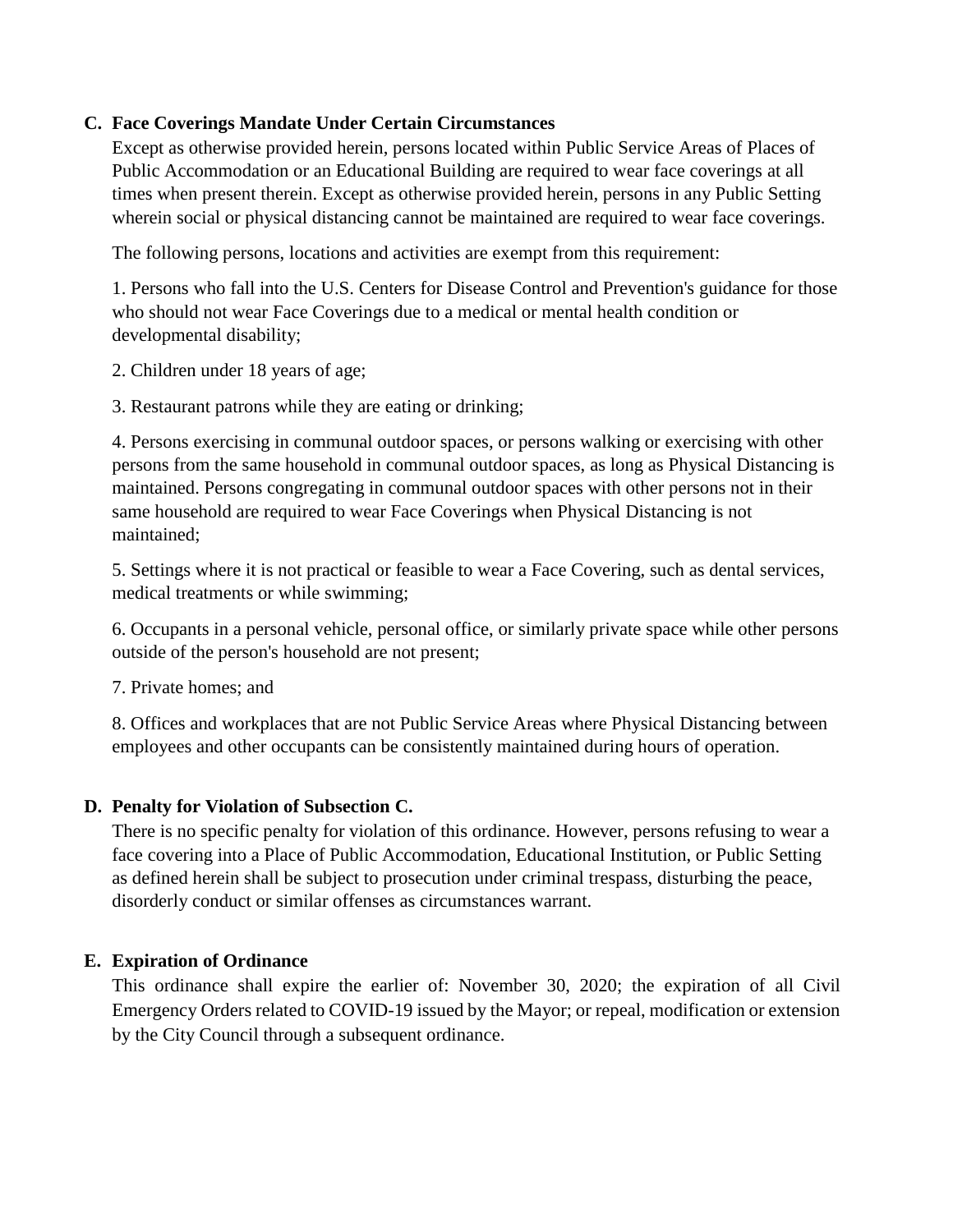#### *Section 2. Severability Clause*

If any section, sentence, clause, or phrase of this ordinance or any part thereof is for any reason found to be invalid by a court of competent jurisdiction, such decision shall not affect the validity of the remainder of this ordinance or any part thereof.

### *Section 3. Repeal of Conflicting Ordinance*

That all ordinances or parts of ordinances in conflict herewith be and the same are now expressly repealed.

### *Section 4. Emergency Clause*

That an emergency is now declared to exist for the preservation of the public peace, health and safety, by reason whereof this Ordinance shall take effect immediately from and after its adoption and required approvals.

|                                                                                   | Date |
|-----------------------------------------------------------------------------------|------|
|                                                                                   |      |
| Chair of the Council                                                              |      |
|                                                                                   |      |
|                                                                                   | Date |
|                                                                                   |      |
| Chair of the Council                                                              |      |
| OFFICE OF THE MAYOR                                                               |      |
|                                                                                   |      |
| G.T. Bynum, Mayor                                                                 |      |
| Secretary                                                                         |      |
| APPROVED by the Mayor of the City of Tulsa, Oklahoma: ___________________________ |      |
|                                                                                   | Date |
| Time                                                                              |      |